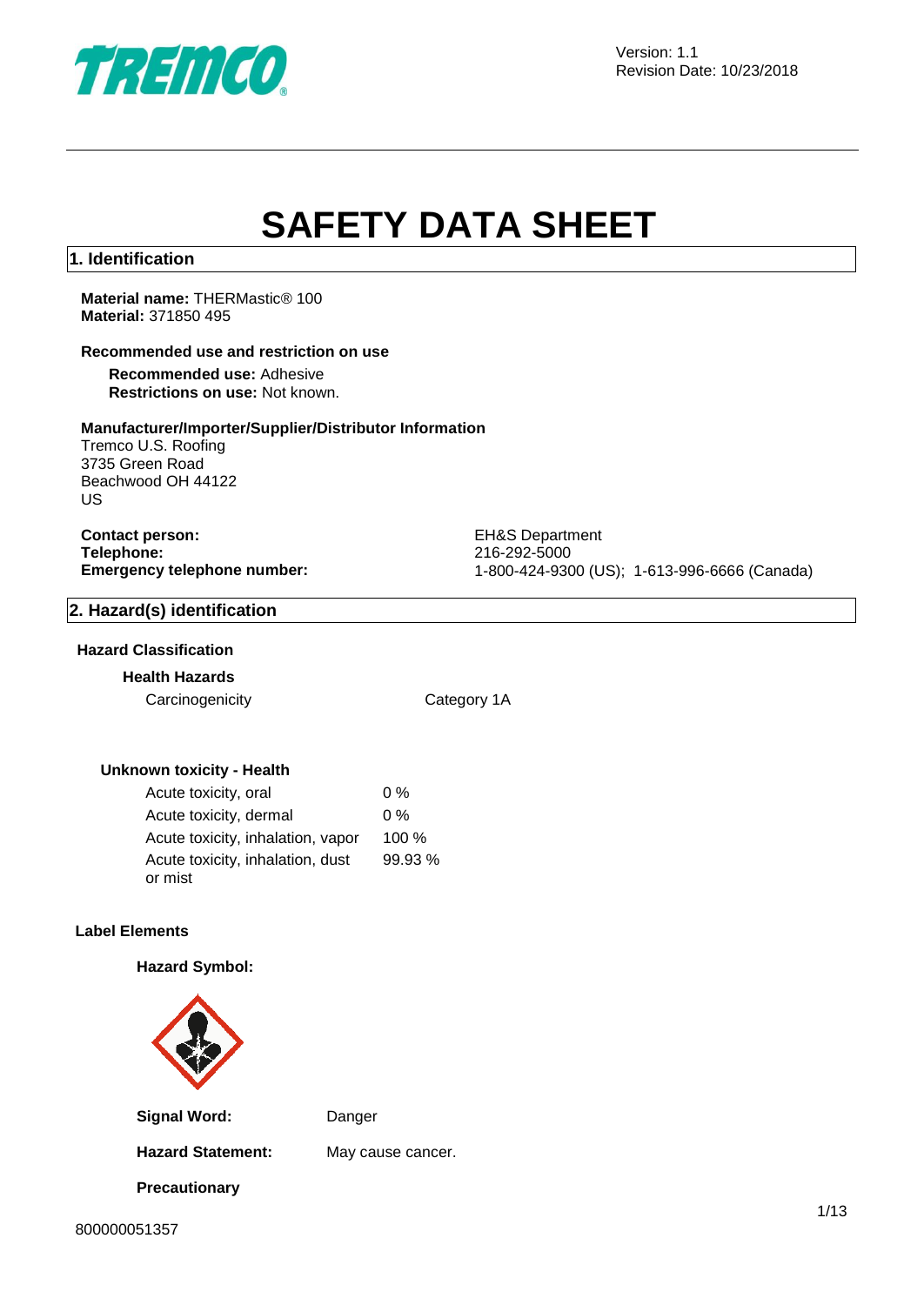

| <b>Statements</b>                             |                                                                                                                                                                                            |
|-----------------------------------------------|--------------------------------------------------------------------------------------------------------------------------------------------------------------------------------------------|
| <b>Prevention:</b>                            | Obtain special instructions before use. Do not handle until all safety<br>precautions have been read and understood. Use personal protective<br>equipment as required.                     |
| Response:                                     | IF exposed or concerned: Get medical advice/attention.                                                                                                                                     |
| Storage:                                      | Store locked up.                                                                                                                                                                           |
| Disposal:                                     | Dispose of contents/container to an appropriate treatment and disposal<br>facility in accordance with applicable laws and regulations, and product<br>characteristics at time of disposal. |
| Hazard(s) not otherwise<br>classified (HNOC): | None.                                                                                                                                                                                      |

# **3. Composition/information on ingredients**

### **Mixtures**

| <b>Chemical Identity</b>  | <b>CAS number</b> | Content in percent $(\%)^*$                                                                                    |
|---------------------------|-------------------|----------------------------------------------------------------------------------------------------------------|
| Asphalt                   | 8052-42-4         | 60 - 100%                                                                                                      |
| Residual oils (petroleum) | 64742-62-7        | $5 - 10%$                                                                                                      |
|                           |                   | * All concentrations are persont by weight unless ingradient is a gas. Cas concentrations are in persont by ve |

All concentrations are percent by weight unless ingredient is a gas. Gas concentrations are in percent by volume.

| 4. First-aid measures                              |                                                                                                                                                                                       |
|----------------------------------------------------|---------------------------------------------------------------------------------------------------------------------------------------------------------------------------------------|
| Ingestion:                                         | Call a POISON CENTER/doctor if you feel unwell. Rinse mouth.                                                                                                                          |
| Inhalation:                                        | Move to fresh air.                                                                                                                                                                    |
| <b>Skin Contact:</b>                               | Wash skin thoroughly with soap and water. Get medical attention if<br>symptoms occur.                                                                                                 |
| Eye contact:                                       | Any material that contacts the eye should be washed out immediately with<br>water. If easy to do, remove contact lenses. If eye irritation persists: Get<br>medical advice/attention. |
| Most important symptoms/effects, acute and delayed |                                                                                                                                                                                       |
| Symptoms:                                          | May cause skin and eye irritation.                                                                                                                                                    |
|                                                    | Indication of immediate medical attention and special treatment needed                                                                                                                |
| Treatment:                                         | Symptoms may be delayed.                                                                                                                                                              |
| 5. Fire-fighting measures                          |                                                                                                                                                                                       |
| <b>General Fire Hazards:</b>                       | No unusual fire or explosion hazards noted.                                                                                                                                           |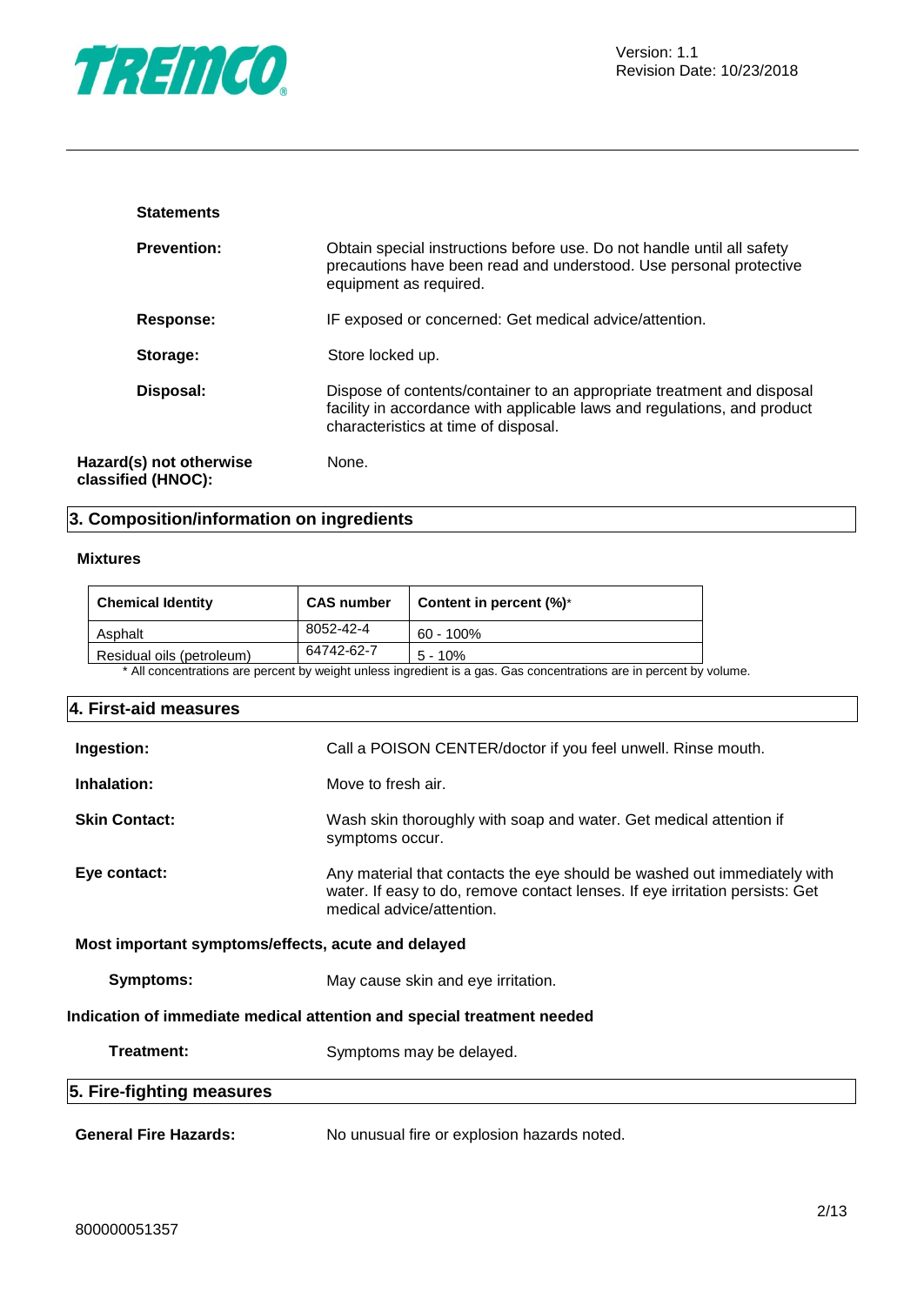

### **Suitable (and unsuitable) extinguishing media**

| Suitable extinguishing<br>media:                                           | Use fire-extinguishing media appropriate for surrounding materials.                                                                                                                                                                                                                                                                                                       |
|----------------------------------------------------------------------------|---------------------------------------------------------------------------------------------------------------------------------------------------------------------------------------------------------------------------------------------------------------------------------------------------------------------------------------------------------------------------|
| <b>Unsuitable extinguishing</b><br>media:                                  | Do not use water jet as an extinguisher, as this will spread the fire.                                                                                                                                                                                                                                                                                                    |
| Specific hazards arising from<br>the chemical:                             | During fire, gases hazardous to health may be formed.                                                                                                                                                                                                                                                                                                                     |
| Special protective equipment and precautions for firefighters              |                                                                                                                                                                                                                                                                                                                                                                           |
| <b>Special fire fighting</b><br>procedures:                                | No data available.                                                                                                                                                                                                                                                                                                                                                        |
| Special protective equipment<br>for fire-fighters:                         | Self-contained breathing apparatus and full protective clothing must be<br>worn in case of fire.                                                                                                                                                                                                                                                                          |
| 6. Accidental release measures                                             |                                                                                                                                                                                                                                                                                                                                                                           |
| Personal precautions,<br>protective equipment and<br>emergency procedures: | No data available.                                                                                                                                                                                                                                                                                                                                                        |
| <b>Methods and material for</b><br>containment and cleaning<br>up:         | Collect spillage in containers, seal securely and deliver for disposal<br>according to local regulations.                                                                                                                                                                                                                                                                 |
| <b>Notification Procedures:</b>                                            | In the event of a spill or accidental release, notify relevant authorities in<br>accordance with all applicable regulations.                                                                                                                                                                                                                                              |
| <b>Environmental Precautions:</b>                                          | Do not contaminate water sources or sewer. Prevent further leakage or<br>spillage if safe to do so.                                                                                                                                                                                                                                                                       |
| 7. Handling and storage                                                    |                                                                                                                                                                                                                                                                                                                                                                           |
| Precautions for safe handling:                                             | Do not handle until all safety precautions have been read and understood.<br>Obtain special instructions before use. Use personal protective equipment<br>as required. Ventilate well, avoid breathing vapors. Use approved respirator<br>if air contamination is above accepted level. Use mechanical ventilation in<br>case of handling which causes formation of dust. |
| Conditions for safe storage,<br>including any<br>incompatibilities:        | Store locked up.                                                                                                                                                                                                                                                                                                                                                          |

## **8. Exposure controls/personal protection**

### **Control Parameters**

**Occupational Exposure Limits**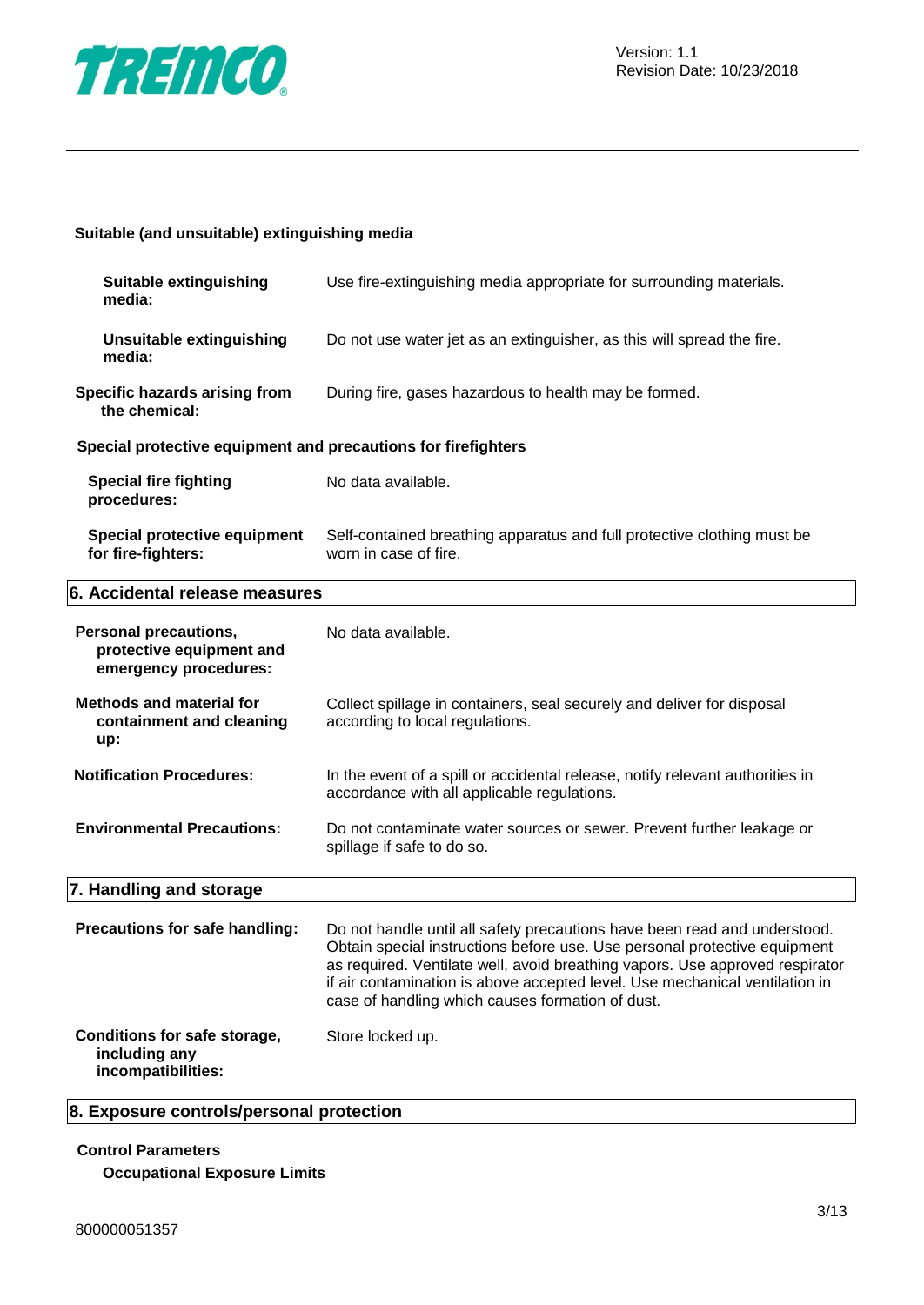

| <b>Chemical Identity</b>       | Type       | <b>Exposure Limit Values</b> | Source                                     |
|--------------------------------|------------|------------------------------|--------------------------------------------|
| Asphalt - Inhalable fume. - as | TWA        | $0.5 \text{ ma/m}$ 3         | US. ACGIH Threshold Limit Values (03 2018) |
| benzene solubles               |            |                              |                                            |
| Residual oils (petroleum) -    | <b>TWA</b> | $5 \text{ ma/m}$ 3           | US. ACGIH Threshold Limit Values (03 2014) |
| Inhalable fraction.            |            |                              |                                            |

| <b>Chemical name</b>                                   | Type       | <b>Exposure Limit Values</b> | Source                                                                                                                                                                        |
|--------------------------------------------------------|------------|------------------------------|-------------------------------------------------------------------------------------------------------------------------------------------------------------------------------|
| Asphalt - Aerosol, inhalable. -<br>as benzene solubles | <b>TWA</b> | $0.5 \text{ mg/m}$ 3         | Canada. British Columbia OELs. (Occupational<br>Exposure Limits for Chemical Substances,<br>Occupational Health and Safety Regulation<br>296/97, as amended) (07 2007)        |
| Asphalt - Inhalable fraction. -<br>as benzene solubles | TWA        | $0.5$ mg/m $3$               | Canada. Ontario OELs. (Control of Exposure to<br>Biological or Chemical Agents) (11 2010)                                                                                     |
| Asphalt - Fume.                                        | <b>TWA</b> | $5 \text{ mg/m}$             | Canada. Quebec OELs. (Ministry of Labor -<br>Regulation Respecting the Quality of the Work<br>Environment) (09 2017)                                                          |
| Residual oils (petroleum) -<br>Mist.                   | <b>TWA</b> | 1 mg/m $3$                   | Canada. British Columbia OELs. (Occupational<br><b>Exposure Limits for Chemical Substances,</b><br>Occupational Health and Safety Regulation<br>296/97, as amended) (05 2013) |
|                                                        | TWA        | $0.2$ mg/m $3$               | Canada. British Columbia OELs. (Occupational<br>Exposure Limits for Chemical Substances,<br>Occupational Health and Safety Regulation<br>296/97, as amended) (05 2013)        |
| Residual oils (petroleum) -<br>Inhalable fraction.     | <b>TWA</b> | $5 \text{ mg/m}$ 3           | Canada. Ontario OELs. (Control of Exposure to<br>Biological or Chemical Agents) (06 2015)                                                                                     |

**Appropriate Engineering Controls** Mechanical ventilation or local exhaust ventilation may be required. Observe good industrial hygiene practices. Observe occupational exposure limits and minimize the risk of inhalation of dust.

### **Individual protection measures, such as personal protective equipment**

| <b>General information:</b>                       | Good general ventilation (typically 10 air changes per hour) should be used.<br>Ventilation rates should be matched to conditions. Supplementary local<br>exhaust ventilation, closed systems, or respiratory and eye protection may<br>be needed in special circumstances, such as poorly ventilated spaces,<br>heating, evaporation of liquids from large surfaces, spraying of mists,<br>mechanical generation of dusts, drying of solids, etc. |
|---------------------------------------------------|----------------------------------------------------------------------------------------------------------------------------------------------------------------------------------------------------------------------------------------------------------------------------------------------------------------------------------------------------------------------------------------------------------------------------------------------------|
| <b>Eye/face protection:</b>                       | Wear safety glasses with side shields (or goggles).                                                                                                                                                                                                                                                                                                                                                                                                |
| <b>Skin Protection</b><br><b>Hand Protection:</b> | Use suitable protective gloves if risk of skin contact.                                                                                                                                                                                                                                                                                                                                                                                            |
| Other:                                            | Wear suitable protective clothing.                                                                                                                                                                                                                                                                                                                                                                                                                 |
| <b>Respiratory Protection:</b>                    | In case of inadequate ventilation use suitable respirator. Seek advice from<br>local supervisor.                                                                                                                                                                                                                                                                                                                                                   |
| <b>Hygiene measures:</b>                          | Observe good industrial hygiene practices. Wash hands before breaks and<br>immediately after handling the product.                                                                                                                                                                                                                                                                                                                                 |

### **9. Physical and chemical properties**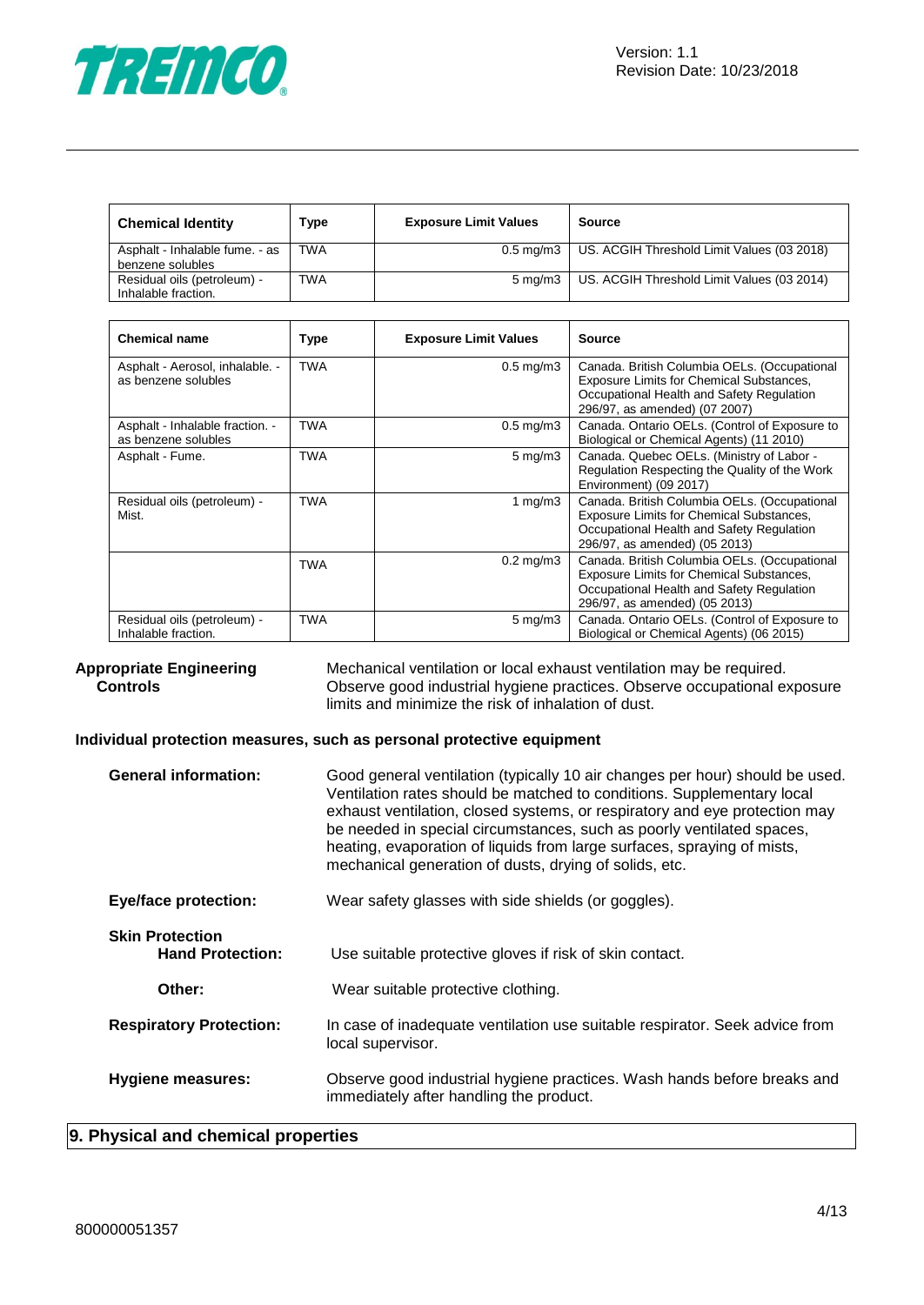

### **Appearance**

| <b>Physical state:</b>                                | solid                                                                                          |
|-------------------------------------------------------|------------------------------------------------------------------------------------------------|
| Form:                                                 | solid                                                                                          |
| Color:                                                | <b>Black</b>                                                                                   |
| Odor:                                                 | Aromatic                                                                                       |
| Odor threshold:                                       | No data available.                                                                             |
| pH:                                                   | No data available.                                                                             |
| <b>Melting point/freezing point:</b>                  | No data available.                                                                             |
| Initial boiling point and boiling range:              | No data available.                                                                             |
| <b>Flash Point:</b>                                   | No data available.                                                                             |
| <b>Evaporation rate:</b>                              | Slower than Ether                                                                              |
| Flammability (solid, gas):                            | No                                                                                             |
| Upper/lower limit on flammability or explosive limits |                                                                                                |
| Flammability limit - upper (%):                       | No data available.                                                                             |
| Flammability limit - lower (%):                       | No data available.                                                                             |
| Explosive limit - upper (%):                          | No data available.                                                                             |
| Explosive limit - lower (%):                          | No data available.                                                                             |
| Vapor pressure:                                       | No data available.                                                                             |
| Vapor density:                                        | Vapors are heavier than air and may travel along the floor and<br>in the bottom of containers. |
| <b>Relative density:</b>                              | 0.95                                                                                           |
| Solubility(ies)                                       |                                                                                                |
| <b>Solubility in water:</b>                           | Insoluble in water                                                                             |
| <b>Solubility (other):</b>                            | No data available.                                                                             |
| Partition coefficient (n-octanol/water):              | No data available.                                                                             |
| Auto-ignition temperature:                            | No data available.                                                                             |
| <b>Decomposition temperature:</b>                     | No data available.                                                                             |
| <b>Viscosity:</b>                                     | No data available.                                                                             |
|                                                       |                                                                                                |

# **10. Stability and reactivity**

| <b>Reactivity:</b>                                 | No data available.                                                                                 |
|----------------------------------------------------|----------------------------------------------------------------------------------------------------|
| <b>Chemical Stability:</b>                         | Material is stable under normal conditions.                                                        |
| <b>Possibility of hazardous</b><br>reactions:      | No data available.                                                                                 |
| Conditions to avoid:                               | Avoid heat or contamination.                                                                       |
| <b>Incompatible Materials:</b>                     | Avoid contact with oxidizing agents (e.g. nitric acid, peroxides and<br>chromates).                |
| <b>Hazardous Decomposition</b><br><b>Products:</b> | Thermal decomposition or combustion may liberate carbon oxides and<br>other toxic gases or vapors. |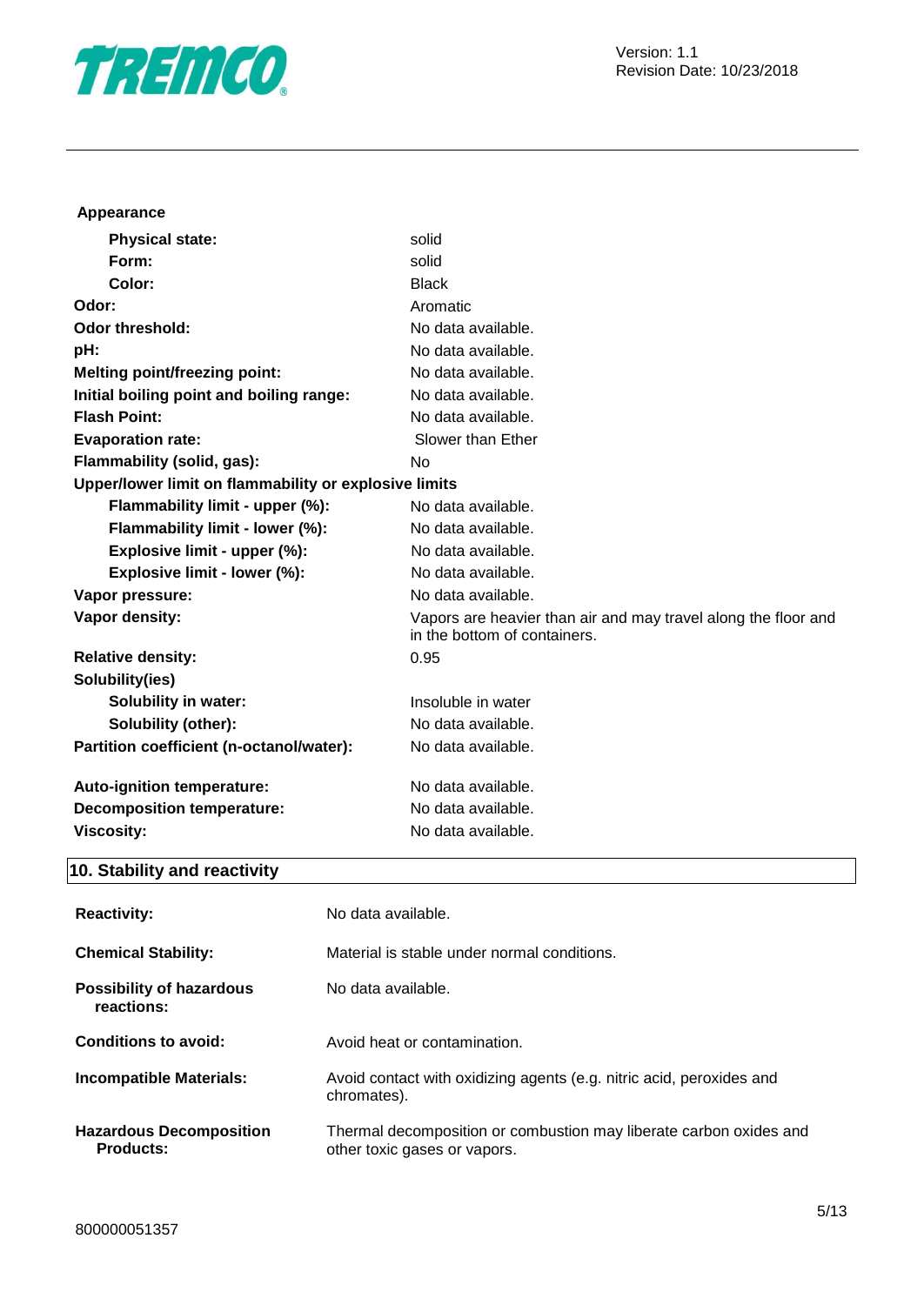

| 11. Toxicological information                           |                                                                                                  |  |  |
|---------------------------------------------------------|--------------------------------------------------------------------------------------------------|--|--|
| Information on likely routes of exposure<br>Inhalation: | In high concentrations, vapors, fumes or mists may irritate nose, throat and<br>mucus membranes. |  |  |
| <b>Skin Contact:</b>                                    | May be harmful in contact with skin.                                                             |  |  |
| Eye contact:                                            | Eye contact is possible and should be avoided.                                                   |  |  |
| Ingestion:                                              | May be ingested by accident. Ingestion may cause irritation and malaise.                         |  |  |
|                                                         | Symptoms related to the physical, chemical and toxicological characteristics                     |  |  |
| Inhalation:                                             | No data available.                                                                               |  |  |
| <b>Skin Contact:</b>                                    | No data available.                                                                               |  |  |
| Eye contact:                                            | No data available.                                                                               |  |  |
| Ingestion:                                              | No data available.                                                                               |  |  |
|                                                         | Information on toxicological effects                                                             |  |  |
| Acute toxicity (list all possible routes of exposure)   |                                                                                                  |  |  |
| Oral<br>Product:                                        | ATEmix: 73,699.57 mg/kg                                                                          |  |  |
| <b>Dermal</b><br><b>Product:</b>                        | ATEmix: 2,428.56 mg/kg                                                                           |  |  |
| <b>Inhalation</b><br><b>Product:</b>                    | Not classified for acute toxicity based on available data.                                       |  |  |
| Specified substance(s):<br>Asphalt                      | LC 50 (Rat): $> 94.4$ mg/m3                                                                      |  |  |
| Residual oils (petroleum)                               | LC 50 (Rat): 9.6 mg/l                                                                            |  |  |
| <b>Repeated dose toxicity</b><br><b>Product:</b>        | No data available.                                                                               |  |  |
| <b>Skin Corrosion/Irritation</b><br><b>Product:</b>     | No data available.                                                                               |  |  |
| Specified substance(s):                                 |                                                                                                  |  |  |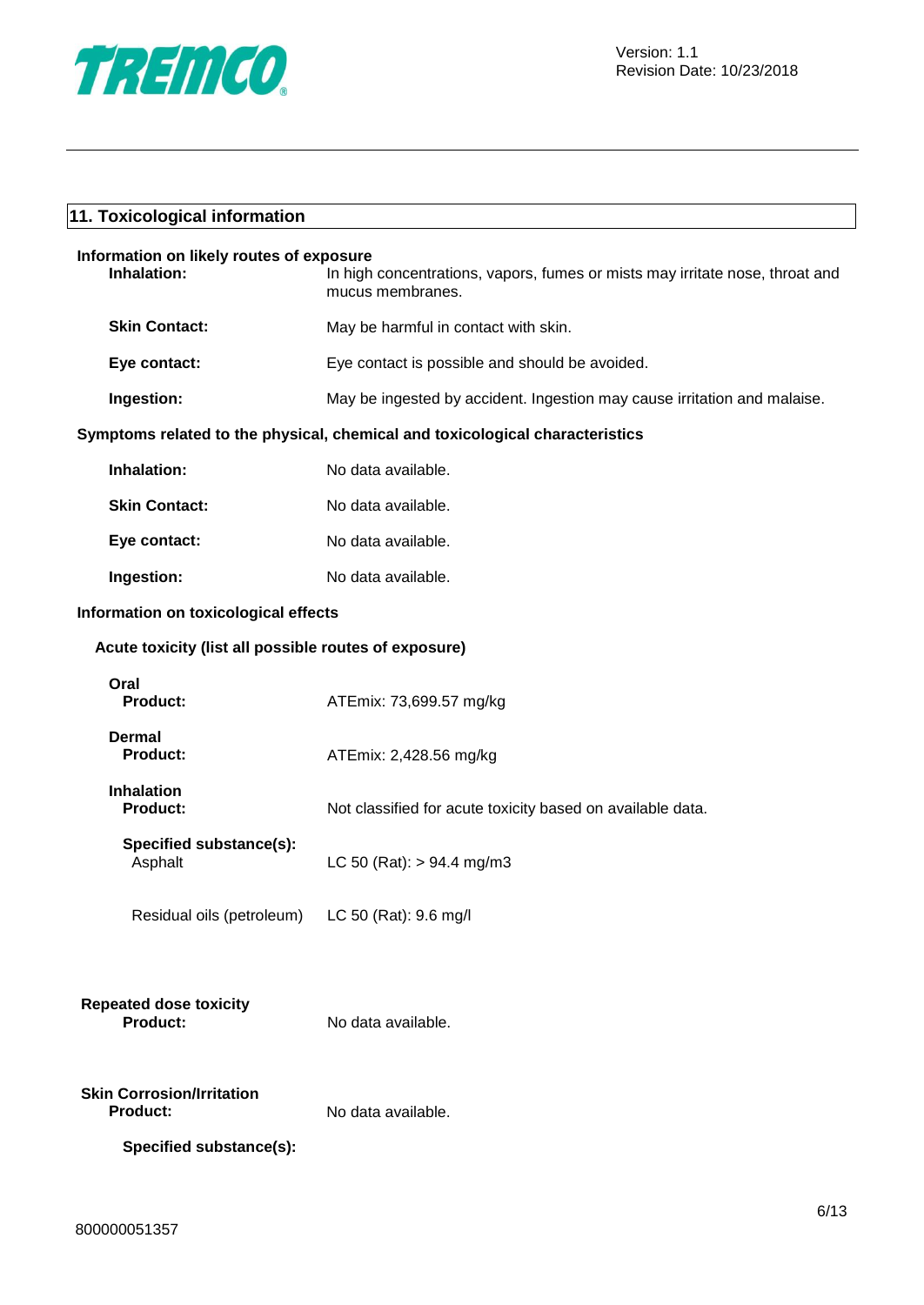

Version: 1.1 Revision Date: 10/23/2018

| Asphalt                                                                                 | in vivo (Rabbit): Not irritant Experimental result, Key study                                                        |
|-----------------------------------------------------------------------------------------|----------------------------------------------------------------------------------------------------------------------|
| Residual oils<br>(petroleum)                                                            | in vivo (Rabbit): Not irritant Experimental result, Key study                                                        |
| <b>Serious Eye Damage/Eye Irritation</b><br><b>Product:</b><br>Specified substance(s):  | No data available.                                                                                                   |
| Asphalt                                                                                 | Rabbit, 24 hrs: Not irritating                                                                                       |
| Residual oils<br>(petroleum)                                                            | Rabbit, 24 hrs: Not irritating                                                                                       |
| <b>Respiratory or Skin Sensitization</b><br><b>Product:</b>                             | No data available.                                                                                                   |
| Carcinogenicity<br><b>Product:</b>                                                      | No data available.                                                                                                   |
|                                                                                         | IARC Monographs on the Evaluation of Carcinogenic Risks to Humans:                                                   |
| Asphalt                                                                                 | Overall evaluation: Possibly carcinogenic to humans.                                                                 |
| Residual oils<br>(petroleum)                                                            | Overall evaluation: Not classifiable as to carcinogenicity to humans. Overall<br>evaluation: Carcinogenic to humans. |
| US. National Toxicology Program (NTP) Report on Carcinogens:<br>Residual<br>(petroleum) | oils Known To Be Human Carcinogen.                                                                                   |
| No carcinogenic components identified                                                   | US. OSHA Specifically Regulated Substances (29 CFR 1910.1001-1050):                                                  |
| <b>Germ Cell Mutagenicity</b>                                                           |                                                                                                                      |
| In vitro<br><b>Product:</b>                                                             | No data available.                                                                                                   |
| In vivo<br><b>Product:</b>                                                              | No data available.                                                                                                   |
| <b>Reproductive toxicity</b><br><b>Product:</b>                                         | No data available.                                                                                                   |
| <b>Specific Target Organ Toxicity - Single Exposure</b><br><b>Product:</b>              | No data available.                                                                                                   |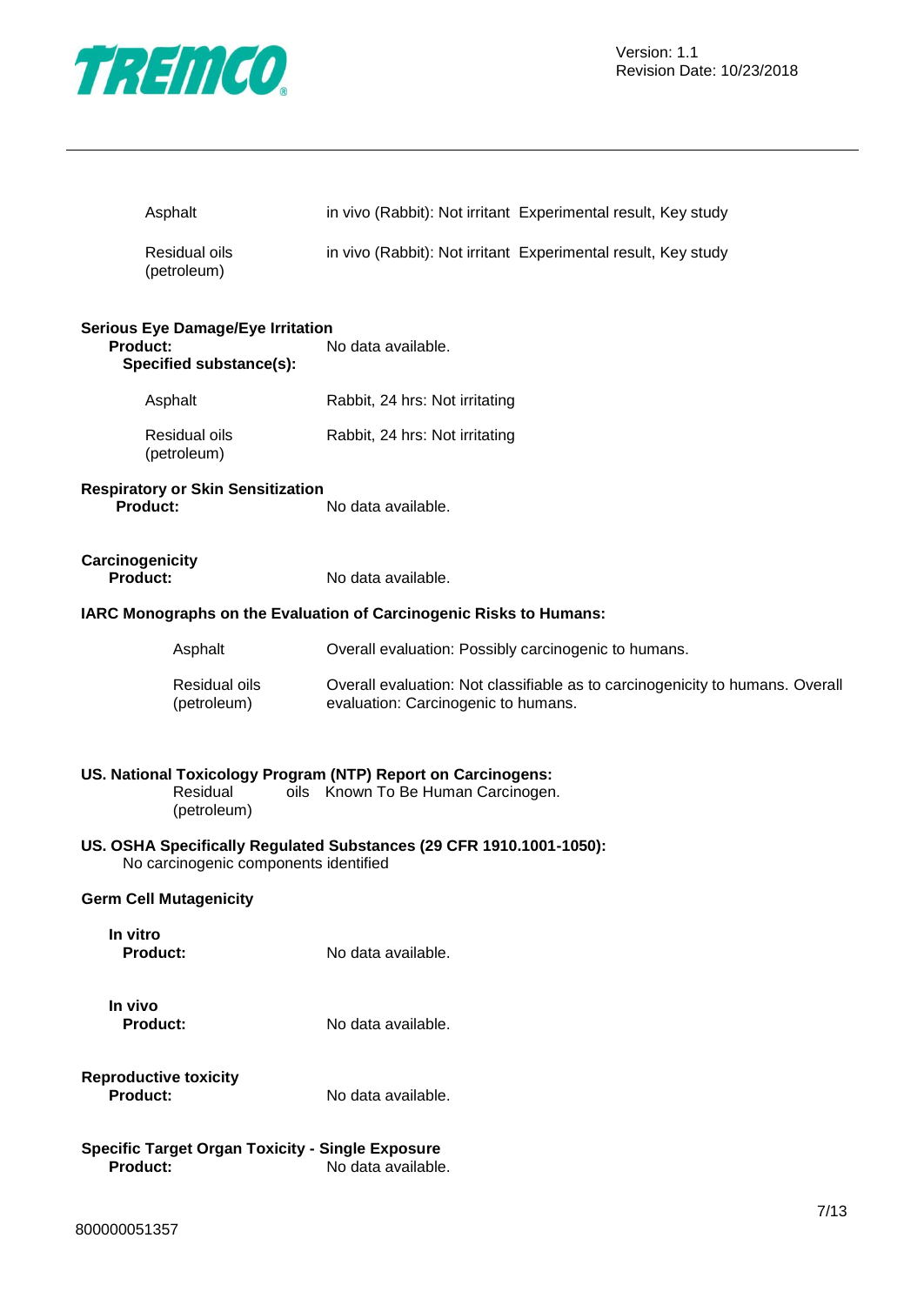

| <b>Specific Target Organ Toxicity - Repeated Exposure</b><br>Product: | No data available. |  |
|-----------------------------------------------------------------------|--------------------|--|
| <b>Aspiration Hazard</b><br>Product:                                  | No data available. |  |
| Other effects:                                                        | No data available. |  |

### **12. Ecological information**

### **Ecotoxicity:**

### **Acute hazards to the aquatic environment:**

| <b>Fish</b><br><b>Product:</b>                | No data available.                                                                                                                                                                                                                                                                 |
|-----------------------------------------------|------------------------------------------------------------------------------------------------------------------------------------------------------------------------------------------------------------------------------------------------------------------------------------|
| <b>Aquatic Invertebrates</b><br>Product:      | No data available.                                                                                                                                                                                                                                                                 |
| Chronic hazards to the aquatic environment:   |                                                                                                                                                                                                                                                                                    |
| <b>Fish</b><br><b>Product:</b>                | No data available.                                                                                                                                                                                                                                                                 |
| Specified substance(s):<br>Asphalt            | NOAEL (Oncorhynchus mykiss, 28 d): > = 1,000 mg/l Read-across from<br>supporting substance (structural analogue or surrogate), Key study<br>LL 50 (Oncorhynchus mykiss, 28 d): > 1,000 mg/l Read-across from<br>supporting substance (structural analogue or surrogate), Key study |
| Residual oils (petroleum)                     | NOAEL (Oncorhynchus mykiss, 14 d): >= 1,000 mg/l QSAR QSAR,<br>Supporting study                                                                                                                                                                                                    |
| <b>Aquatic Invertebrates</b><br>Product:      | No data available.                                                                                                                                                                                                                                                                 |
| <b>Toxicity to Aquatic Plants</b><br>Product: | No data available.                                                                                                                                                                                                                                                                 |
| <b>Persistence and Degradability</b>          |                                                                                                                                                                                                                                                                                    |
| <b>Biodegradation</b><br>Product:             | No data available.                                                                                                                                                                                                                                                                 |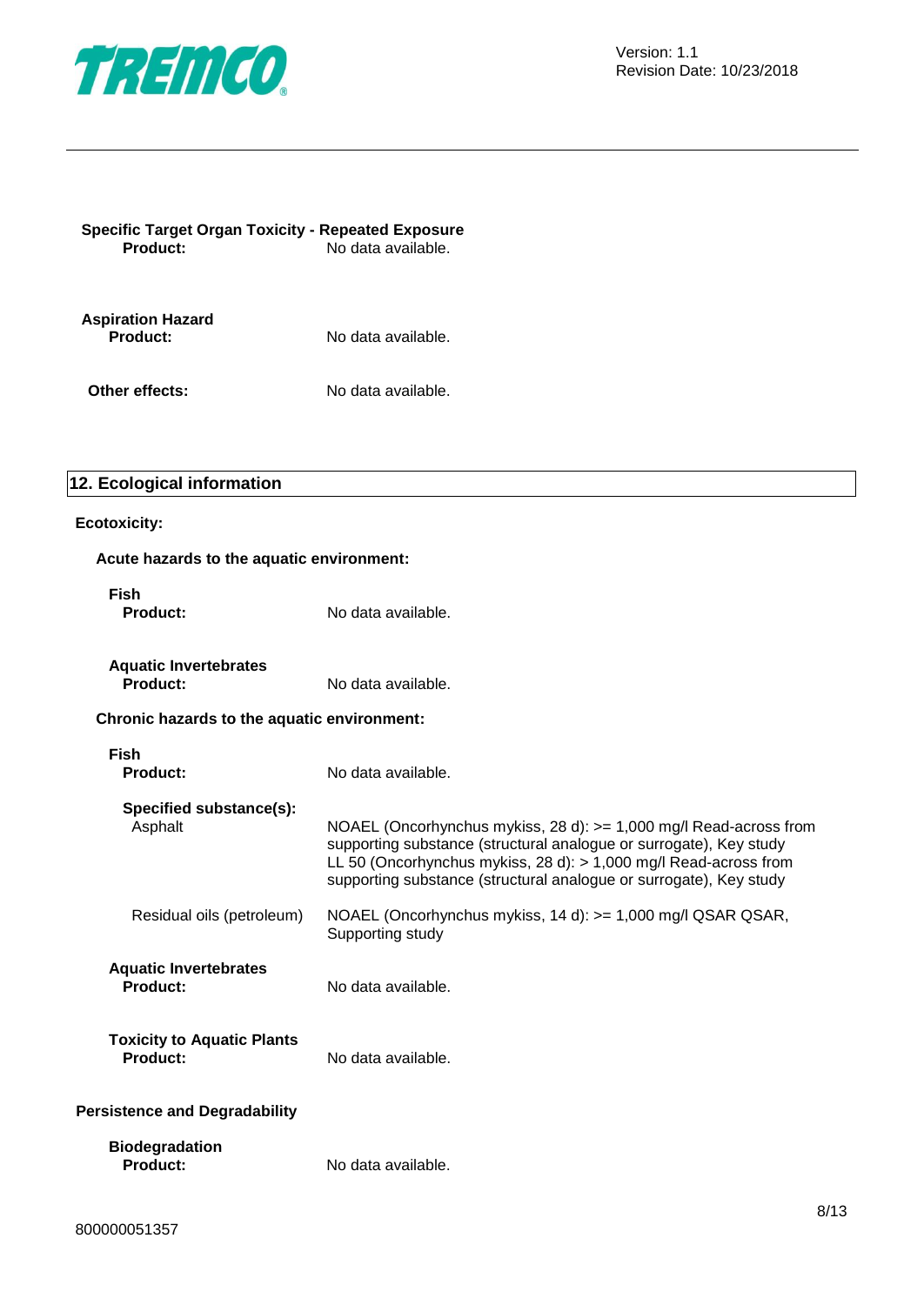

| <b>BOD/COD Ratio</b><br><b>Product:</b>                                              | No data available.                                                                                                                                                            |
|--------------------------------------------------------------------------------------|-------------------------------------------------------------------------------------------------------------------------------------------------------------------------------|
| <b>Bioaccumulative potential</b><br><b>Bioconcentration Factor (BCF)</b><br>Product: | No data available.                                                                                                                                                            |
| Partition Coefficient n-octanol / water (log Kow)<br><b>Product:</b>                 | No data available.                                                                                                                                                            |
| <b>Mobility in soil:</b>                                                             | No data available.                                                                                                                                                            |
| Other adverse effects:                                                               | No data available.                                                                                                                                                            |
| 13. Disposal considerations                                                          |                                                                                                                                                                               |
| <b>Disposal instructions:</b>                                                        | Dispose of waste at an appropriate treatment and disposal facility in<br>accordance with applicable laws and regulations, and product<br>characteristics at time of disposal. |
| <b>Contaminated Packaging:</b>                                                       | No data available.                                                                                                                                                            |
| 14. Transport information                                                            |                                                                                                                                                                               |
| TDG:                                                                                 |                                                                                                                                                                               |
| Not Regulated                                                                        |                                                                                                                                                                               |
| CFR / DOT:                                                                           |                                                                                                                                                                               |
| Not Regulated                                                                        |                                                                                                                                                                               |
| IMDG:                                                                                |                                                                                                                                                                               |
| Not Regulated                                                                        |                                                                                                                                                                               |

# **15. Regulatory information**

### **US Federal Regulations**

**TSCA Section 12(b) Export Notification (40 CFR 707, Subpt. D)** None present or none present in regulated quantities.

### **US. OSHA Specifically Regulated Substances (29 CFR 1910.1001-1050)** None present or none present in regulated quantities.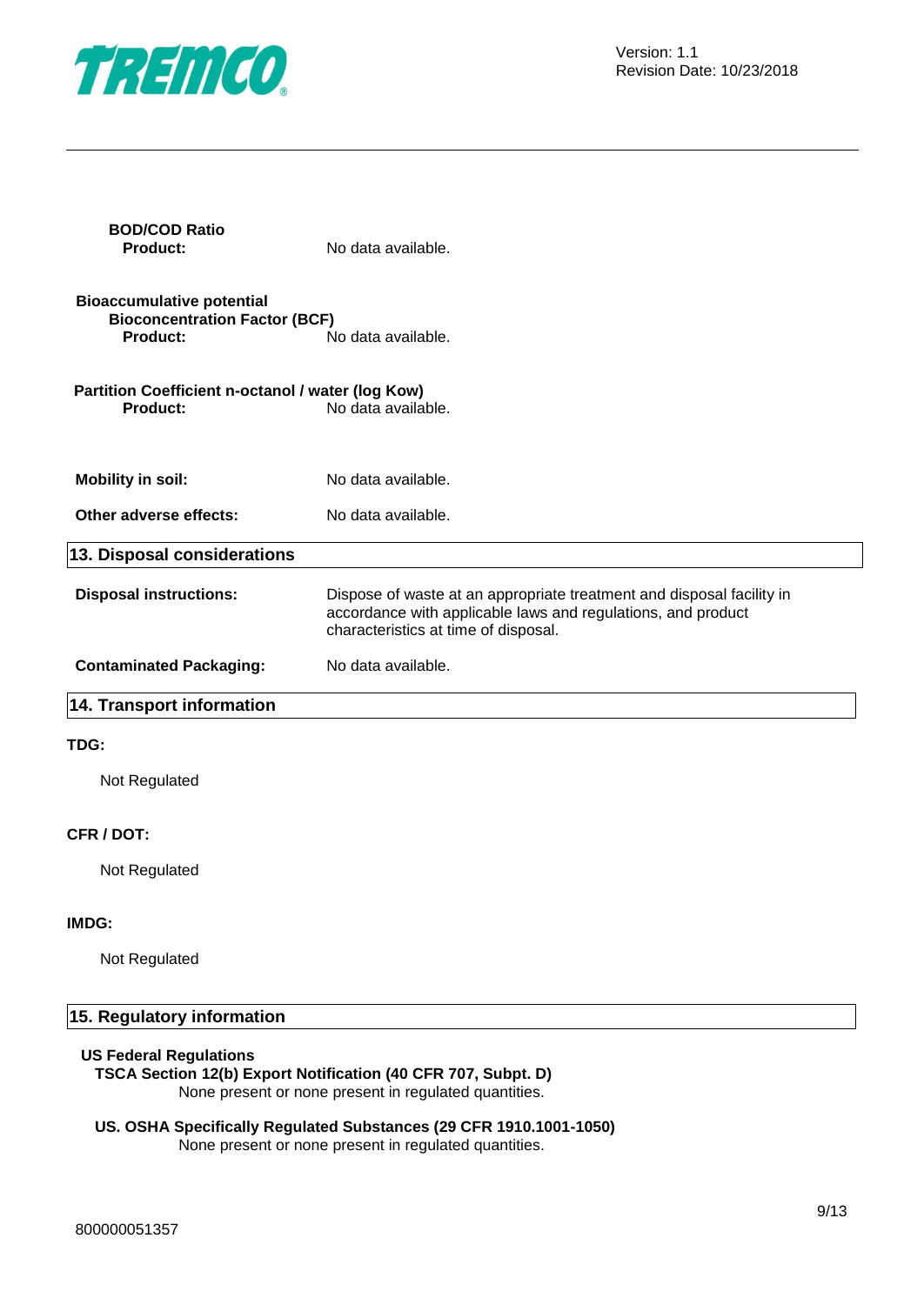

### **CERCLA Hazardous Substance List (40 CFR 302.4):**

**Chemical Identity Reportable quantity** Asphalt 100 lbs.

### **Superfund Amendments and Reauthorization Act of 1986 (SARA)**

**Hazard categories** Delayed (Chronic) Health Hazard

### **SARA 302 Extremely Hazardous Substance**

None present or none present in regulated quantities.

### **SARA 304 Emergency Release Notification**

| <b>Chemical Identity</b> | <b>Reportable quantity</b> |
|--------------------------|----------------------------|
| Asphalt                  | 100 lbs.                   |

### **SARA 311/312 Hazardous Chemical**

| <b>Chemical Identity</b>  | <b>Threshold Planning Quantity</b> |
|---------------------------|------------------------------------|
| Asphalt                   | 10000 lbs                          |
| Residual oils (petroleum) | 10000 lbs                          |

### **SARA 313 (TRI Reporting)**

None present or none present in regulated quantities.

**Clean Air Act (CAA) Section 112(r) Accidental Release Prevention (40 CFR 68.130)** None present or none present in regulated quantities.

**Clean Water Act Section 311 Hazardous Substances (40 CFR 117.3)** None present or none present in regulated quantities.

### **US State Regulations**

### **US. California Proposition 65**



### **WARNING**

Cancer - www.P65Warnings.ca.gov

### **US. New Jersey Worker and Community Right-to-Know Act**

**Chemical Identity** Asphalt

**US. Massachusetts RTK - Substance List Chemical Identity** Asphalt

**US. Pennsylvania RTK - Hazardous Substances**

**Chemical Identity** Asphalt

**US. Rhode Island RTK**

**Chemical Identity** Asphalt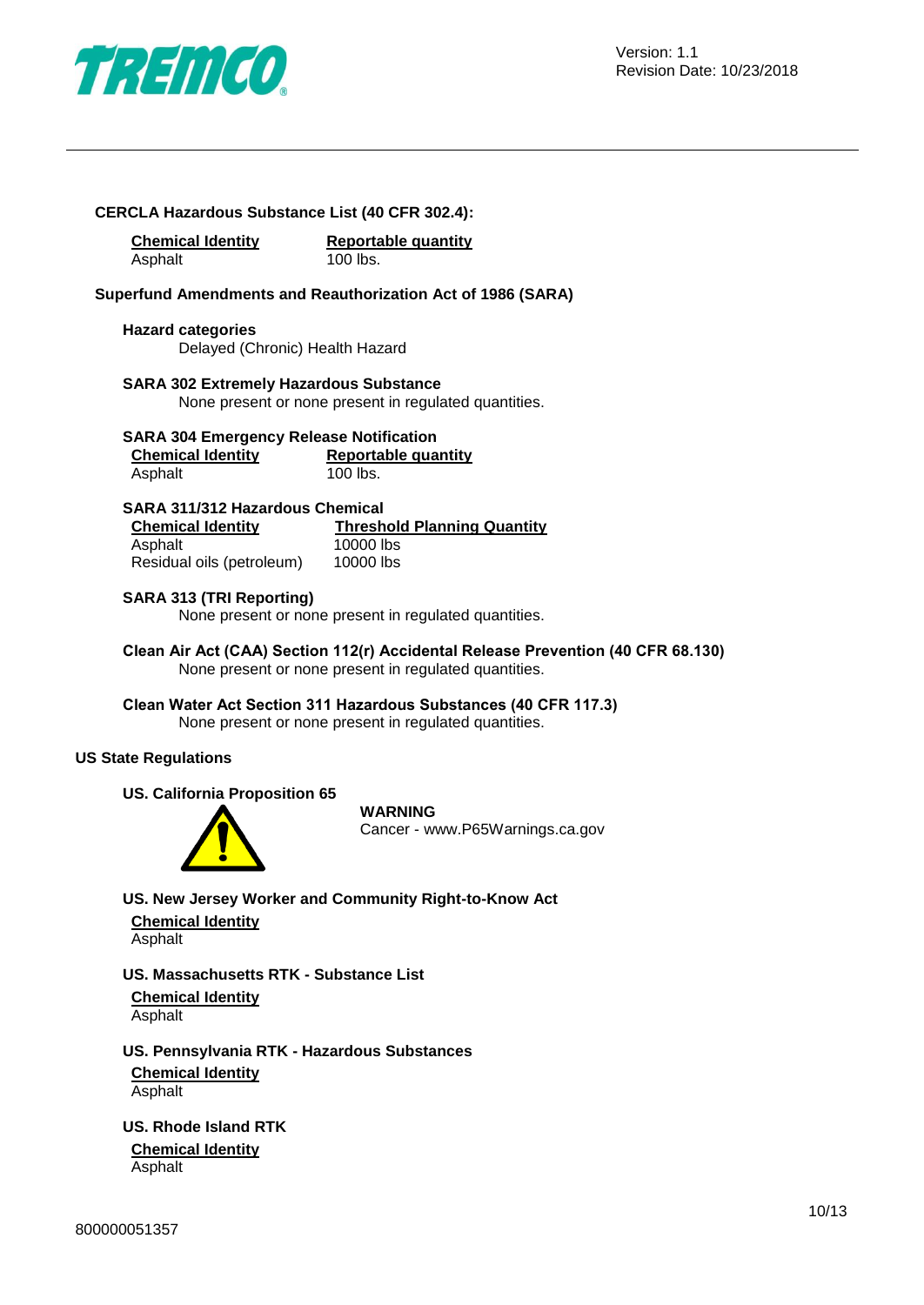

### **International regulations**

# **Montreal protocol**

Not applicable

### **Stockholm convention** Not applicable

**Rotterdam convention**

Not applicable

### **Kyoto protocol** Not applicable

### **VOC:**

| Regulatory VOC (less water and<br>exempt solvent) | $: 1$ q/l |
|---------------------------------------------------|-----------|
| VOC Method 310                                    | $0.07\%$  |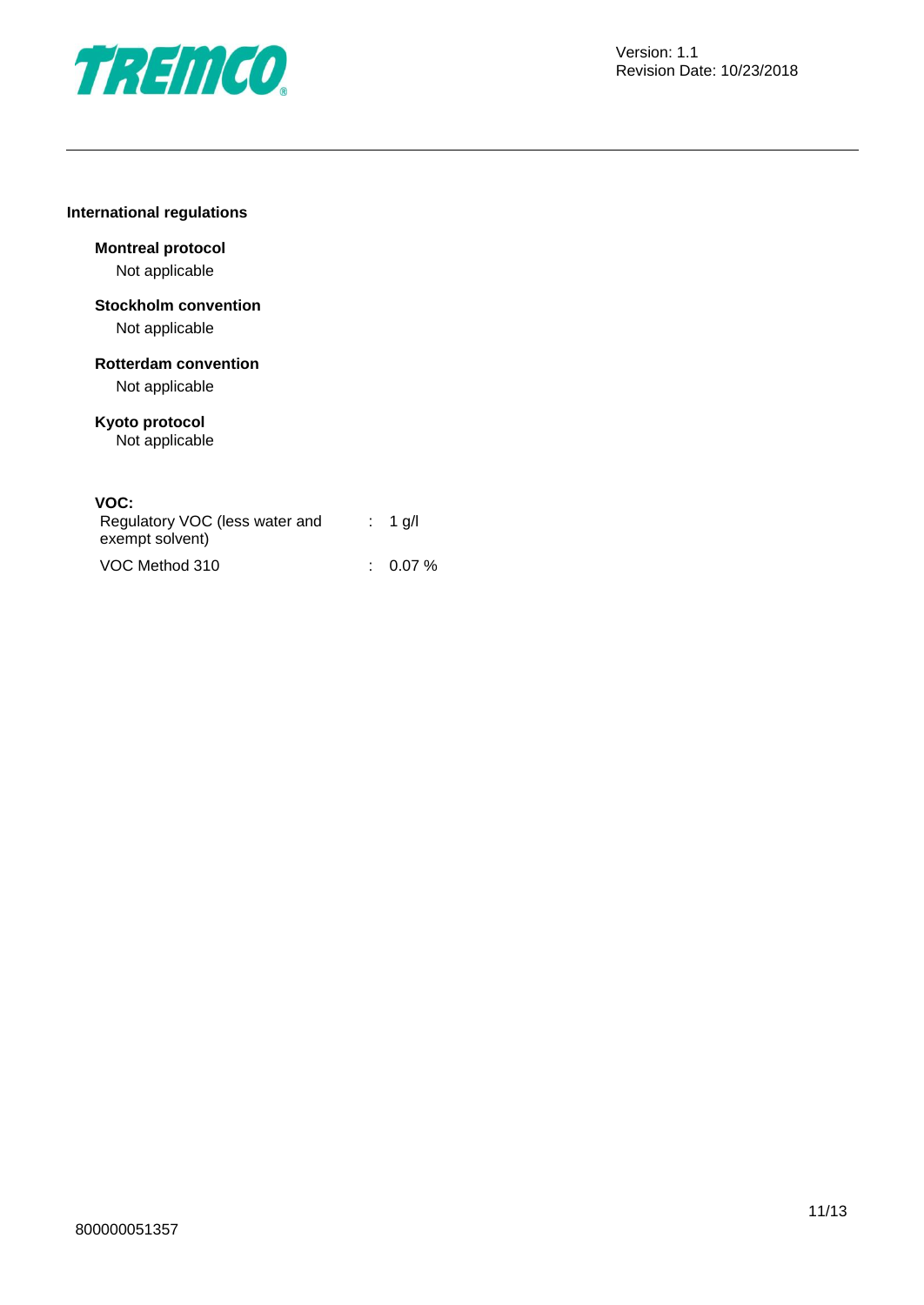

| <b>Inventory Status:</b><br>Australia AICS: | One or more components in this product are<br>not listed on or exempt from the Inventory. |
|---------------------------------------------|-------------------------------------------------------------------------------------------|
| Canada DSL Inventory List:                  | All components in this product are listed on or<br>exempt from the Inventory.             |
| EINECS, ELINCS or NLP:                      | One or more components in this product are<br>not listed on or exempt from the Inventory. |
| Japan (ENCS) List:                          | One or more components in this product are<br>not listed on or exempt from the Inventory. |
| China Inv. Existing Chemical Substances:    | One or more components in this product are<br>not listed on or exempt from the Inventory. |
| Korea Existing Chemicals Inv. (KECI):       | One or more components in this product are<br>not listed on or exempt from the Inventory. |
| Canada NDSL Inventory:                      | One or more components in this product are<br>not listed on or exempt from the Inventory. |
| Philippines PICCS:                          | One or more components in this product are<br>not listed on or exempt from the Inventory. |
| US TSCA Inventory:                          | All components in this product are listed on or<br>exempt from the Inventory.             |
| New Zealand Inventory of Chemicals:         | One or more components in this product are<br>not listed on or exempt from the Inventory. |
| Japan ISHL Listing:                         | One or more components in this product are<br>not listed on or exempt from the Inventory. |
| Japan Pharmacopoeia Listing:                | One or more components in this product are<br>not listed on or exempt from the Inventory. |

# **16.Other information, including date of preparation or last revision**

| <b>Revision Date:</b>       | 10/23/2018         |
|-----------------------------|--------------------|
| Version #:                  | 11                 |
| <b>Further Information:</b> | No data available. |